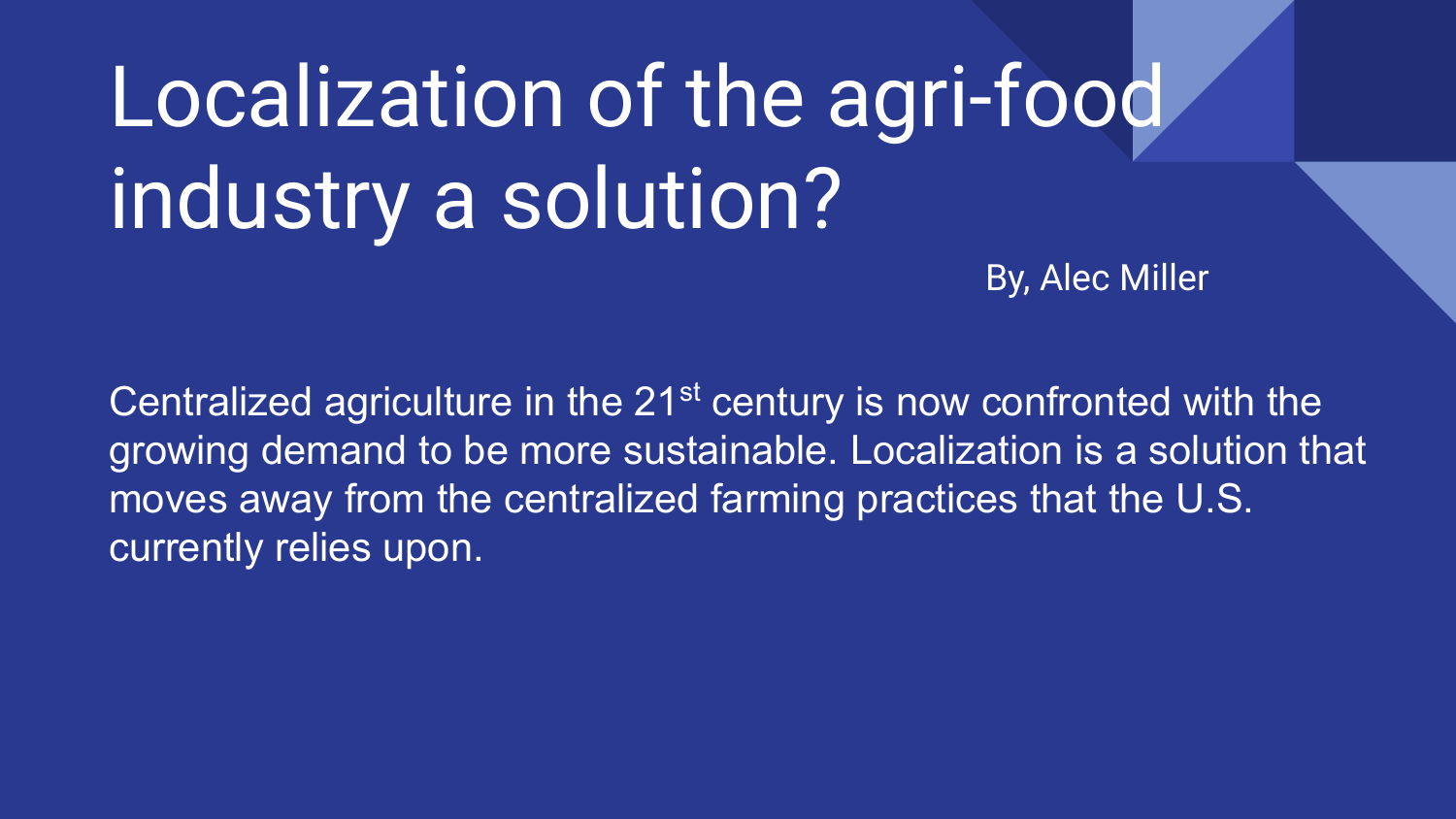Basic Terms ● The **agri-food industry** is the production of food through agriculture.

- **Localization** is a term used to express the movement away from centralized farming to regional or local farming systems.
- **● Regional** (see map) and **local** is within state boundaries or in close proximity.

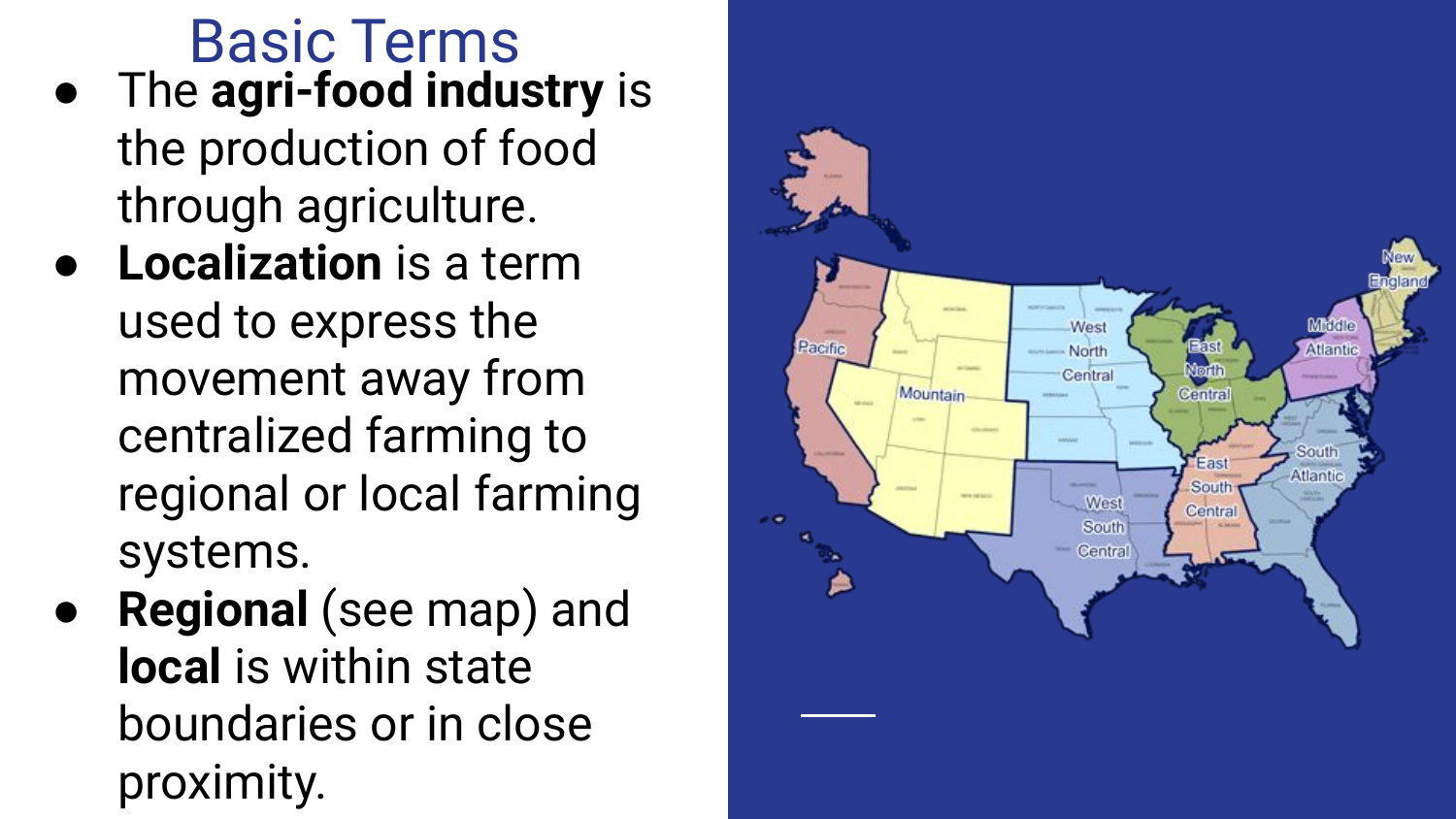#### Research Question

Sustainability has become a growing bi-partisan problem, but controversy is rooted in the answers to the solution. This study asks to what extent can localizing agriculture in the United States increase sustainability in the agri-food industry?

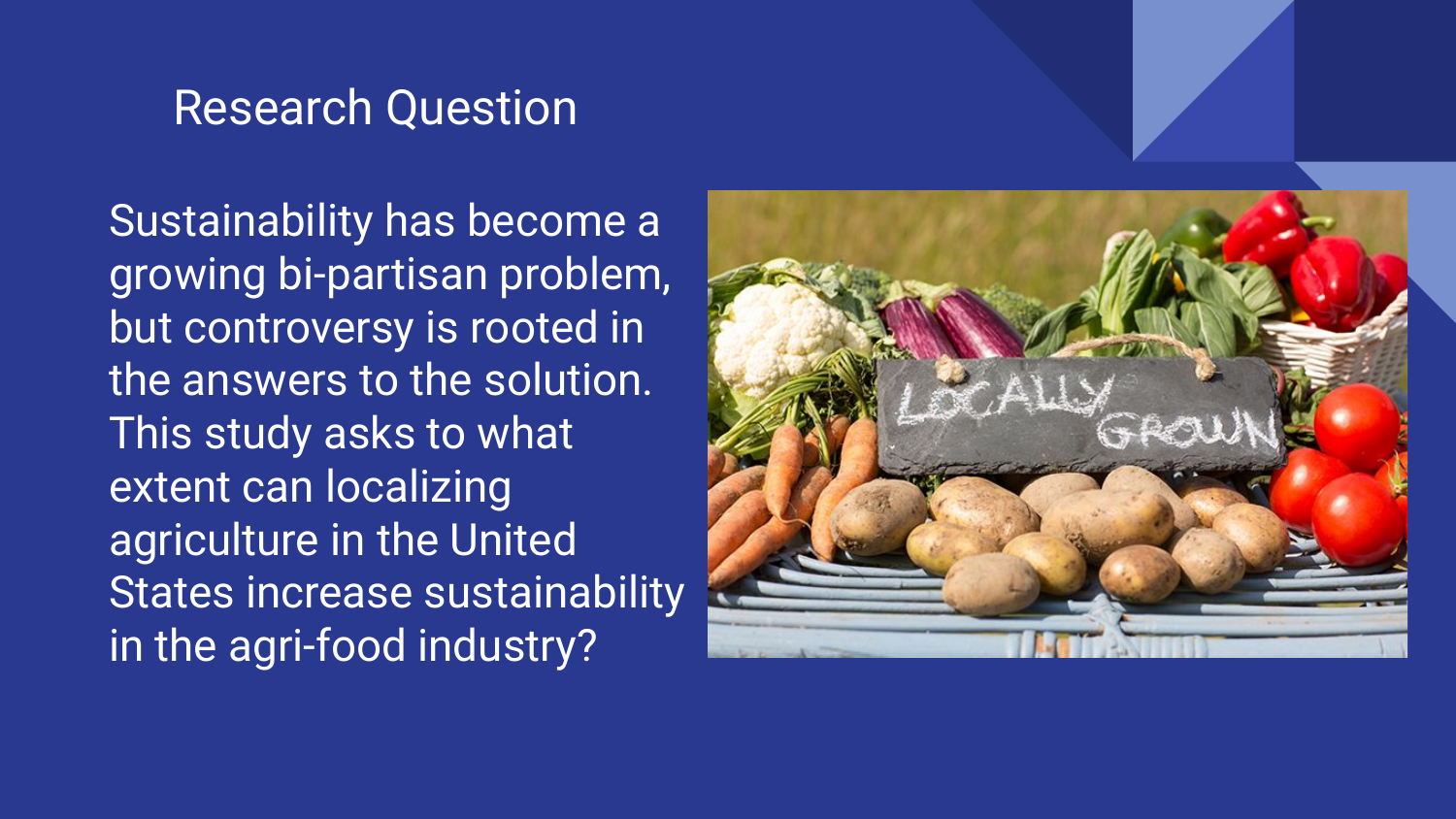# Methodology

To analyze whether or not localization is a more sustainable option this study compares two dependent variables and how they interact with independent variables that represent sustainability

Dependant Variables ● Centralized farming systems: majority of food originates from the same place (i.e. midwest) ● Local/regional farming systems (previously defined)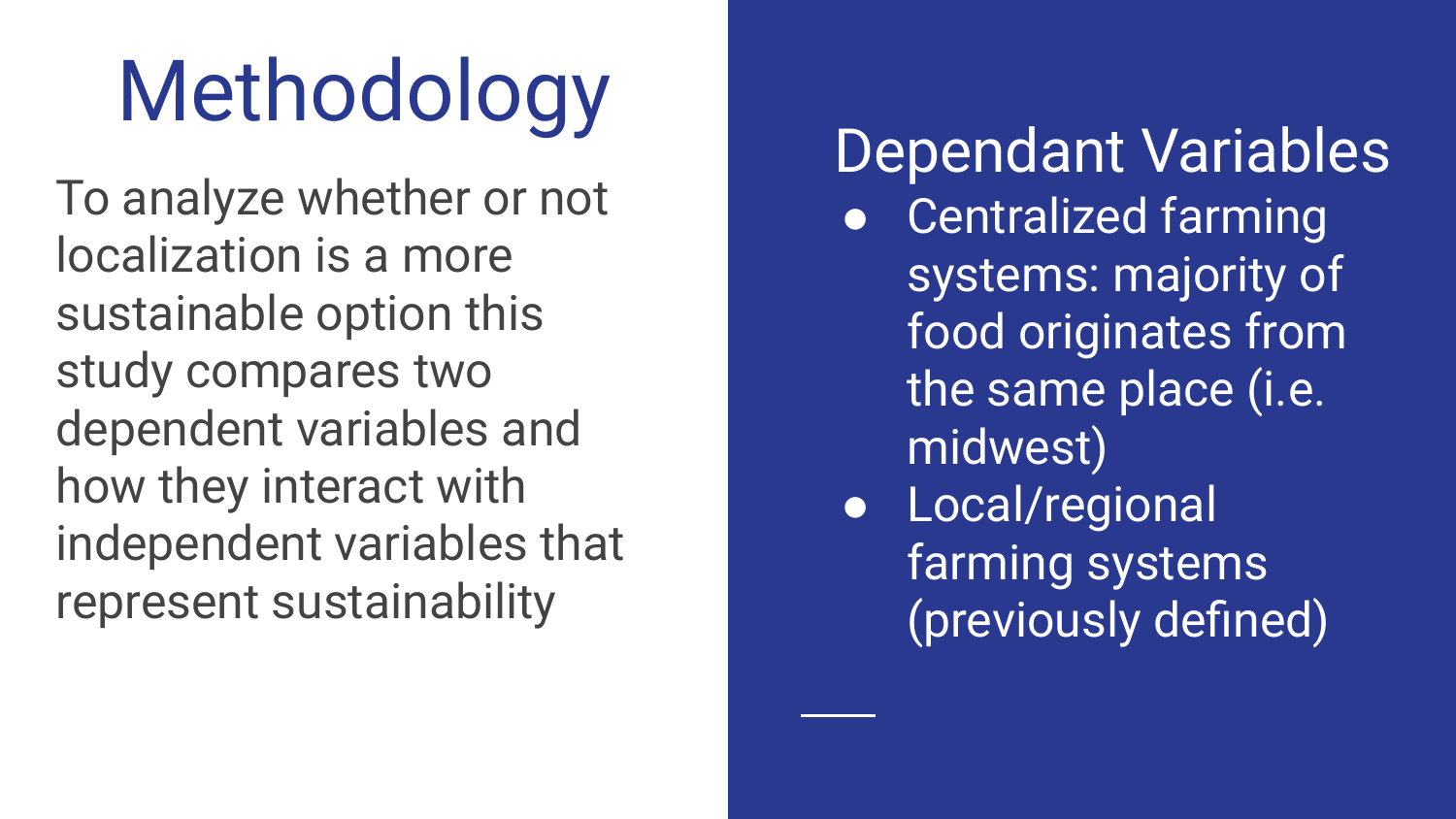### The Independent Variables  $\implies$

Show the most significant differentiations between the dependant variables.

#### Food Miles

- Is how far a food item travels until it reaches a consumer
- It is measured by CO2 emissions

#### Packaging

Packaging makes up 1/3 of the waste in the U.S. and up to 15% of the energy use in food products

### Farming Practices

One of the most influential variables determining sustainability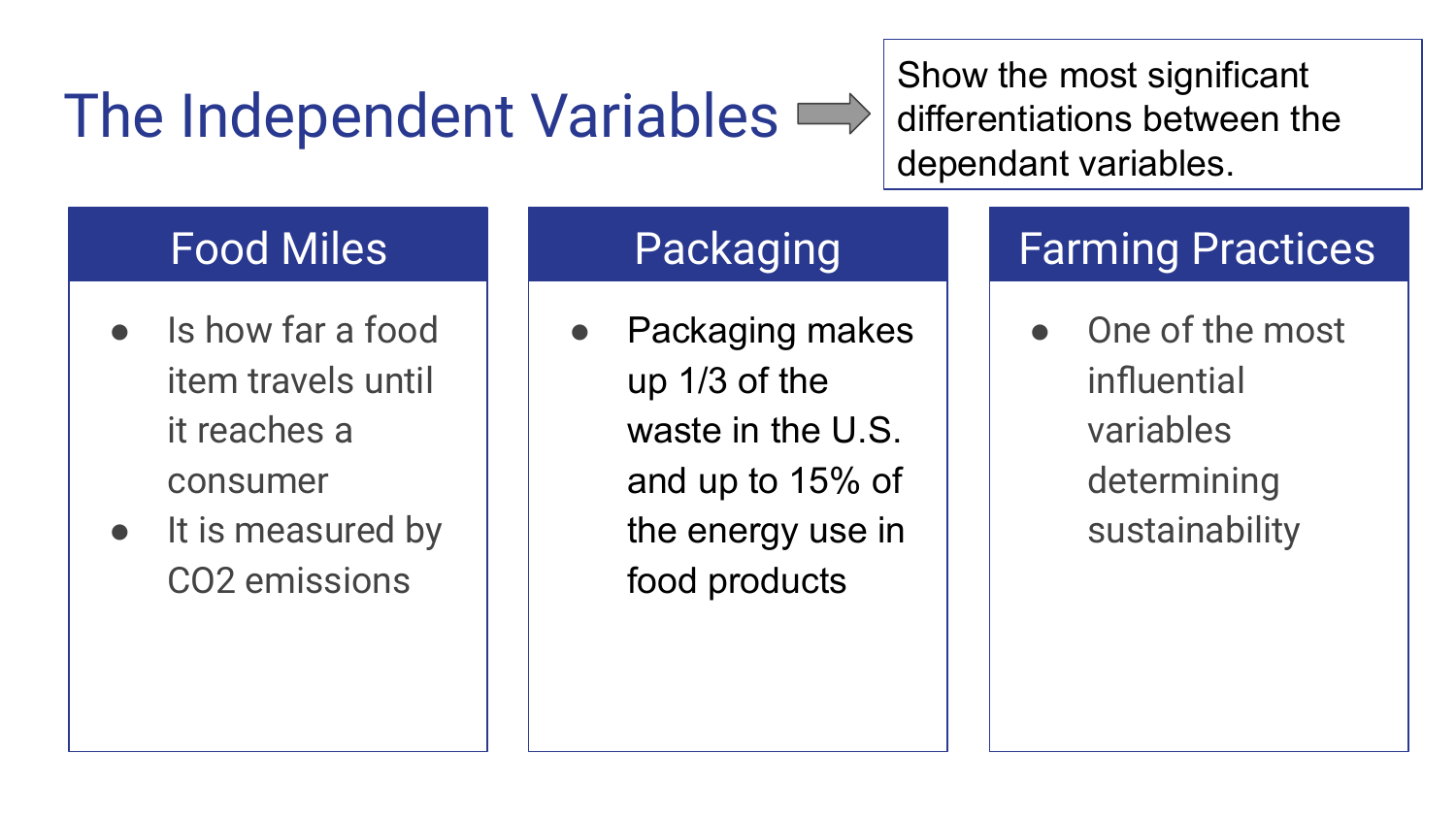### **Results**

#### Food Miles

Packaging

Local/regional farming systems tend to have significantly less of an impact on the environment based off of their CO2 emissions. centralized farming systems tend to have more packaging compared to local/regional farming systems because of the longer travel distances.

Farming Practices

Local/regional farming systems have more sustainable farming practices on average and tend to adopt more sustainable practices compared to centralized farming systems.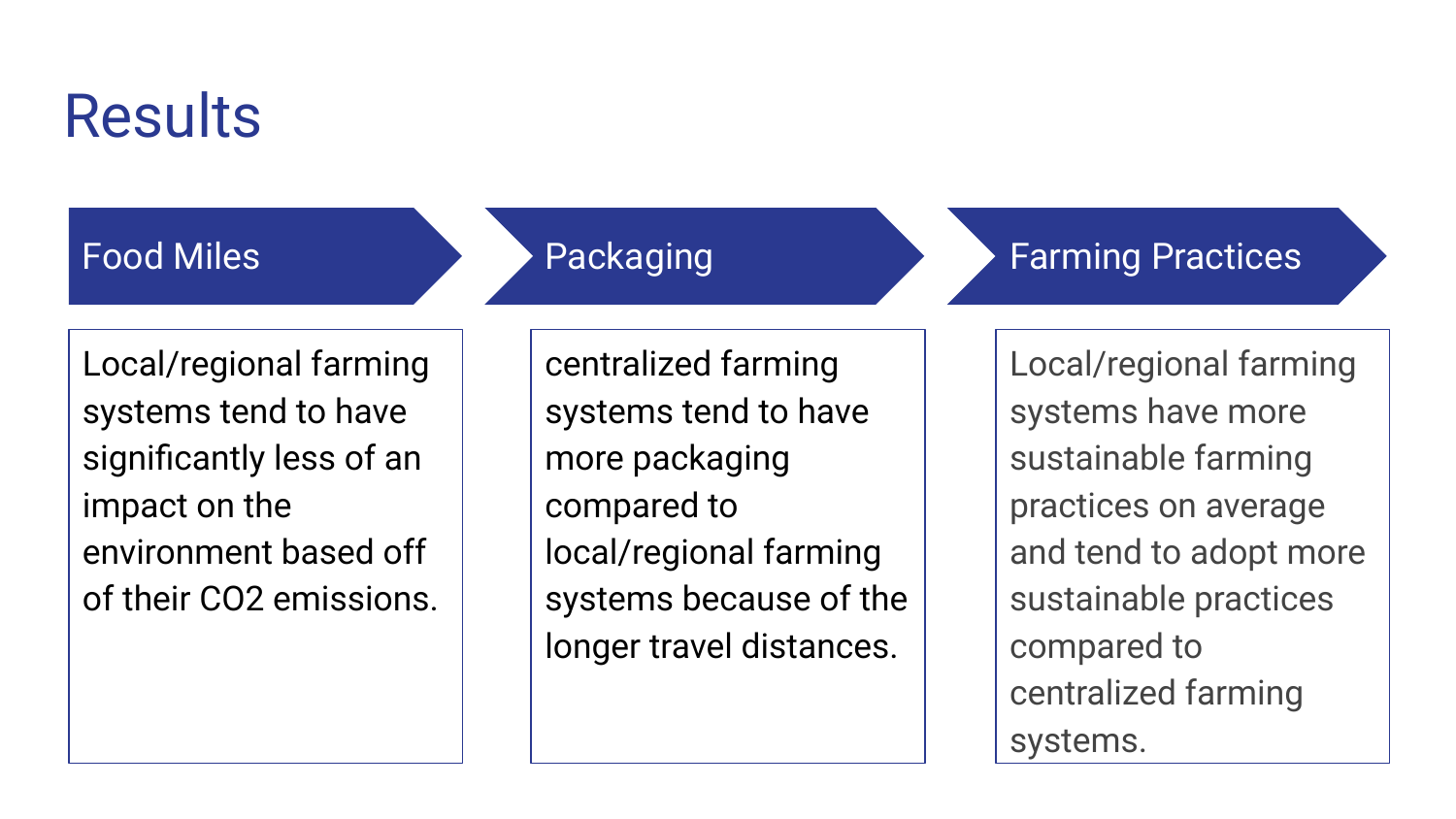## **Discussion**

Local/regional farming systems have potential to make the current agri-food industry more sustainable but the infrastructure currently in place does not support localization.

### Proposed Supporting **Infrastructure**

- Food hubs are a mediary between local/regional farming systems and grocers, creating a streamlined system.
- Product certification for local/regional.
- Educating consumers and farmers.